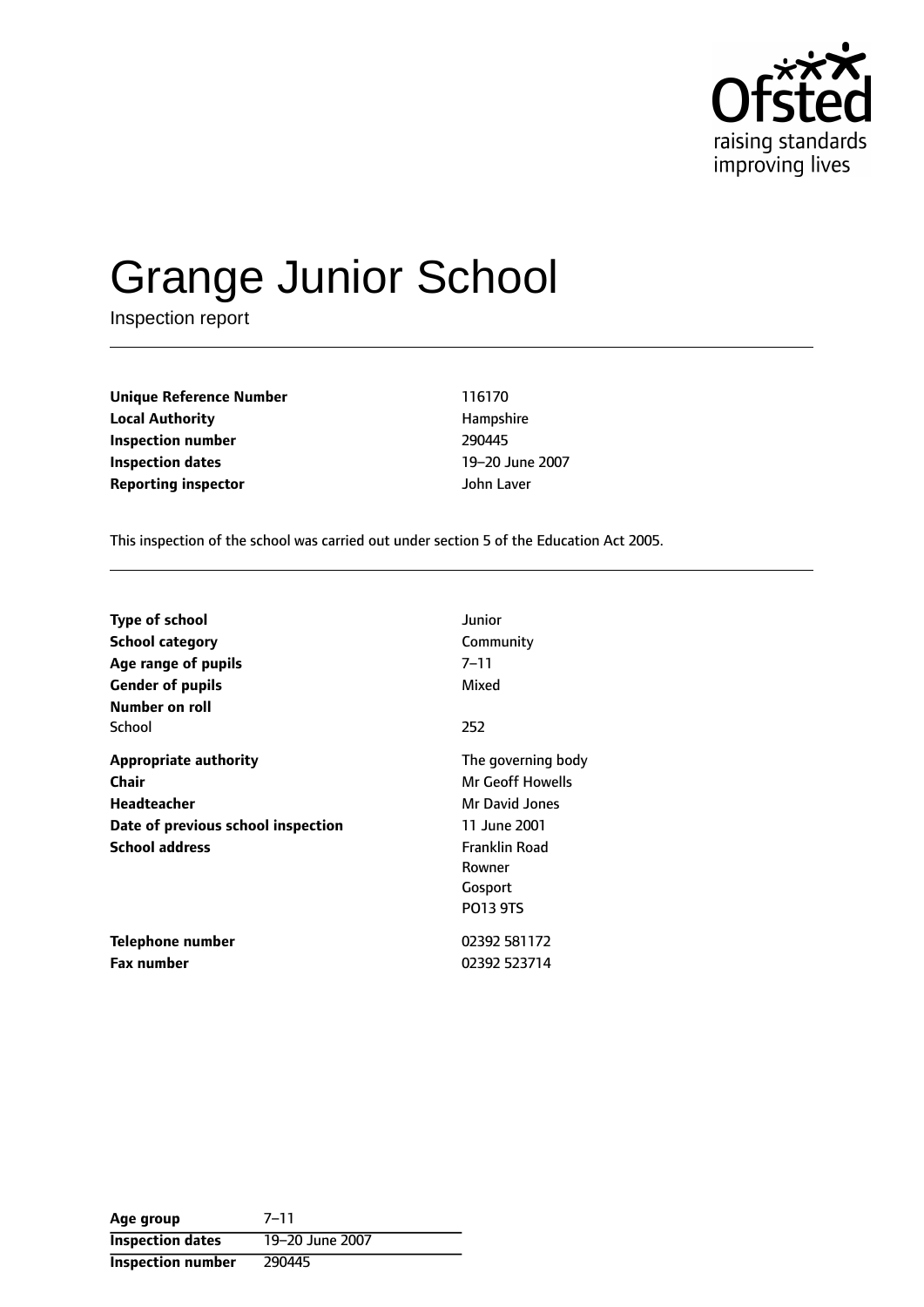.

© Crown copyright 2007

#### Website: www.ofsted.gov.uk

This document may be reproduced in whole or in part for non-commercial educational purposes, provided that the information quoted is reproduced without adaptation and the source and date of publication are stated.

Further copies of this report are obtainable from the school. Under the Education Act 2005, the school must provide a copy of this report free of charge to certain categories of people. A charge not exceeding the full cost of reproduction may be made for any other copies supplied.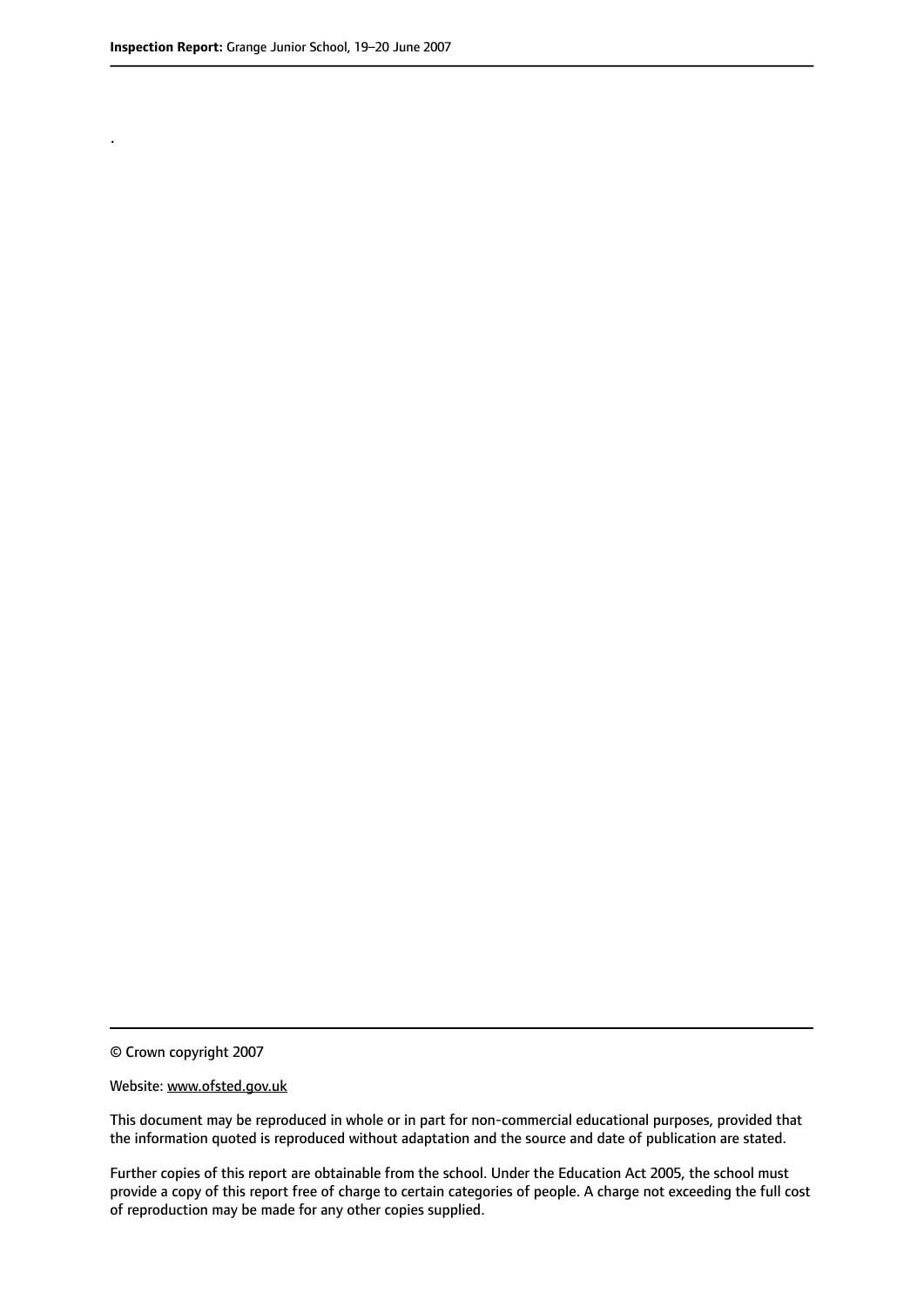# **Introduction**

The inspection was carried out by three Additional Inspectors.

## **Description of the school**

The school is slightly larger than average and is set in an area of considerable social and economic deprivation. The great majority of pupils come from a white British background, and an above average proportion have learning difficulties or disabilities. There is a high turnover of pupils, with many joining and leaving the school at different times. There is a small but increasing number of pupils learning English as an additional language.

## **Key for inspection grades**

| Grade 1 | Outstanding  |
|---------|--------------|
| Grade 2 | Good         |
| Grade 3 | Satisfactory |
| Grade 4 | Inadequate   |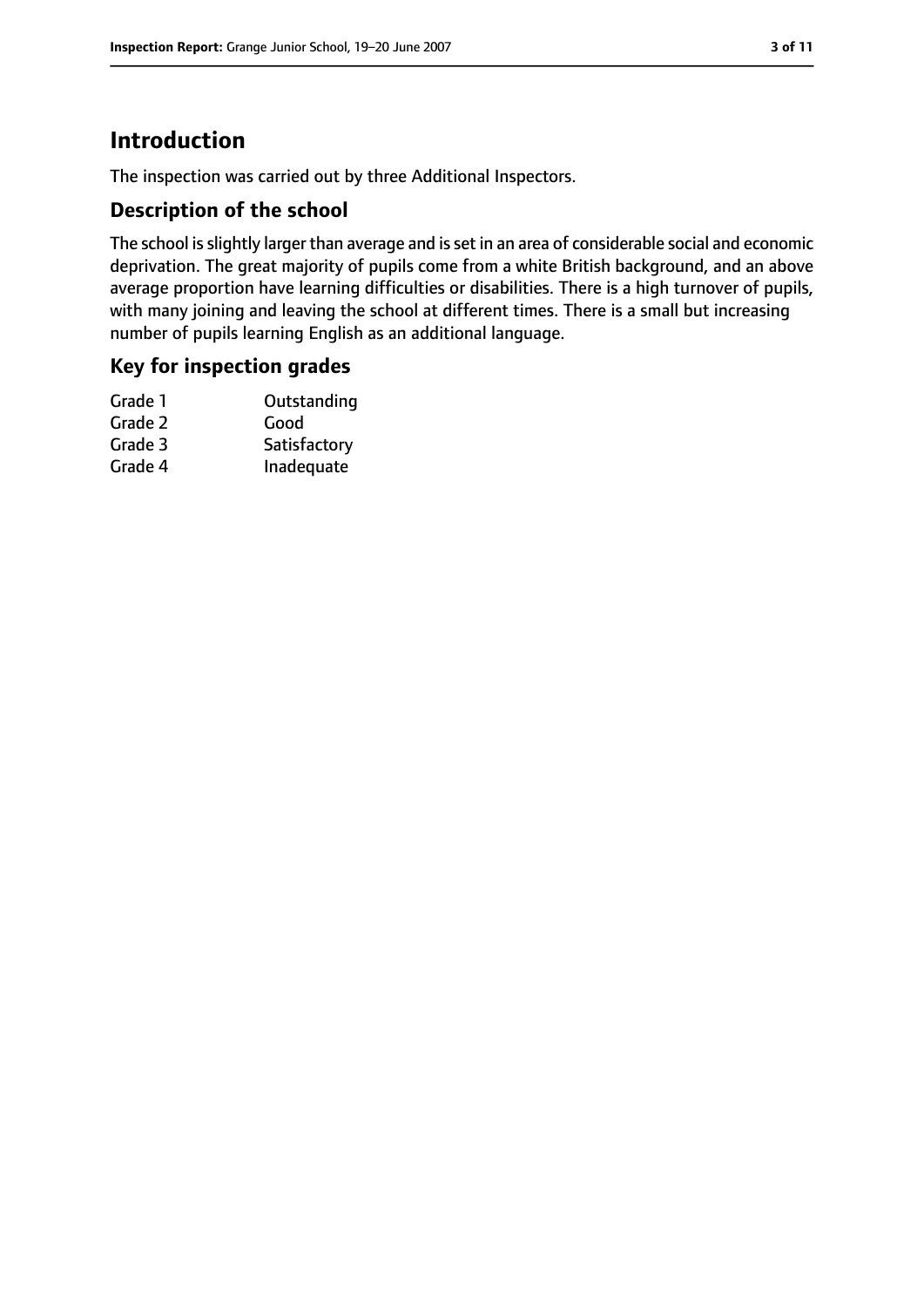# **Overall effectiveness of the school**

#### **Grade: 2**

Grange Junior provides a good standard of education. The school faces the challenge of a shifting school population, with a significant percentage of pupils joining or leaving the school intermittently. The school has successfully recruited a full complement of committed teachers and support staff, who ensure that all pupils feel valued, secure, and very enthusiastic about learning. As a result, personal development is rapid and outstanding. Pupils' spiritual, moral, social and cultural development is a significant strength, along with their behaviour and enjoyment of school. This is reflected in good and improving attendance.

Standards have risen in recent years, particularly in mathematics, which was an underperforming subject. Standards in English and mathematics are broadly average, and above average in science. The great majority of pupils, including those with learning difficulties and disabilities, and those learning English as an additional language, achieve well. Teachers build upon excellent pupil attitudes, so that pupils respond very well to good teaching. Until recently, boys achieved better than girls, but the gap has closed significantly. Pupils make good progress in most lessons. However, some more able pupils do not achieve as well as they should, because they are not given consistently challenging work.

Pupils receive good care, support and guidance overall. Personal support and guidance are strengths. Pupils feel comfortable about approaching adults and each other for help. They talk enthusiastically about initiatives like the buddy system, and are keen to help children in the adjoining infant school. Growing confidence is an important part of pupils' personal development. Pupils confidently participate in class or assemblies, responding to questions or volunteering opinions. Academic support and guidance are improving but are less well developed than personal care. Some teachers use assessment information well to ensure a good match of activities to individual learning needs, but this is not consistent, and currently the targets have more meaning for some pupils than for others.

Teaching and learning are good. Most teachers display very good classroom management, maintain pace and enthusiasm, and promote active learning. Lessons are notable for their pleasant, collaborative atmosphere, with pupils listening intently to each other and working productively. Children enjoy the good curriculum, particularly sport and the good range of enrichment activities such as 'reward time', and the frequent residential and day trips. Arts provision is outstanding. Notable successes include the gifted and talented art club which has led to pupils teaching lessons and exhibiting their work in Winchester Great Hall.

Leadership and management are good. There is a clear focus on improvement. Evaluation is accurate, and is based on systematic monitoring undertaken by subject coordinators and the leadership team. Governors are now more involved in both the daily life of the school and strategic leadership. They hold the school to account well. The head teacher has distributed responsibility widely, and all staff have responded positively, resulting in a happy school for both staff and pupils. Parents and pupils overwhelmingly endorse the school's successes. As one parent told the inspectors, 'I sincerely believe that the teachers and their helpers have put everything into making my son what he is today with his new found respect and passion for learning.' The successes, particularly in the personal development of pupils and the raising of standards and achievement, mean that the school has a good capacity to improve still further.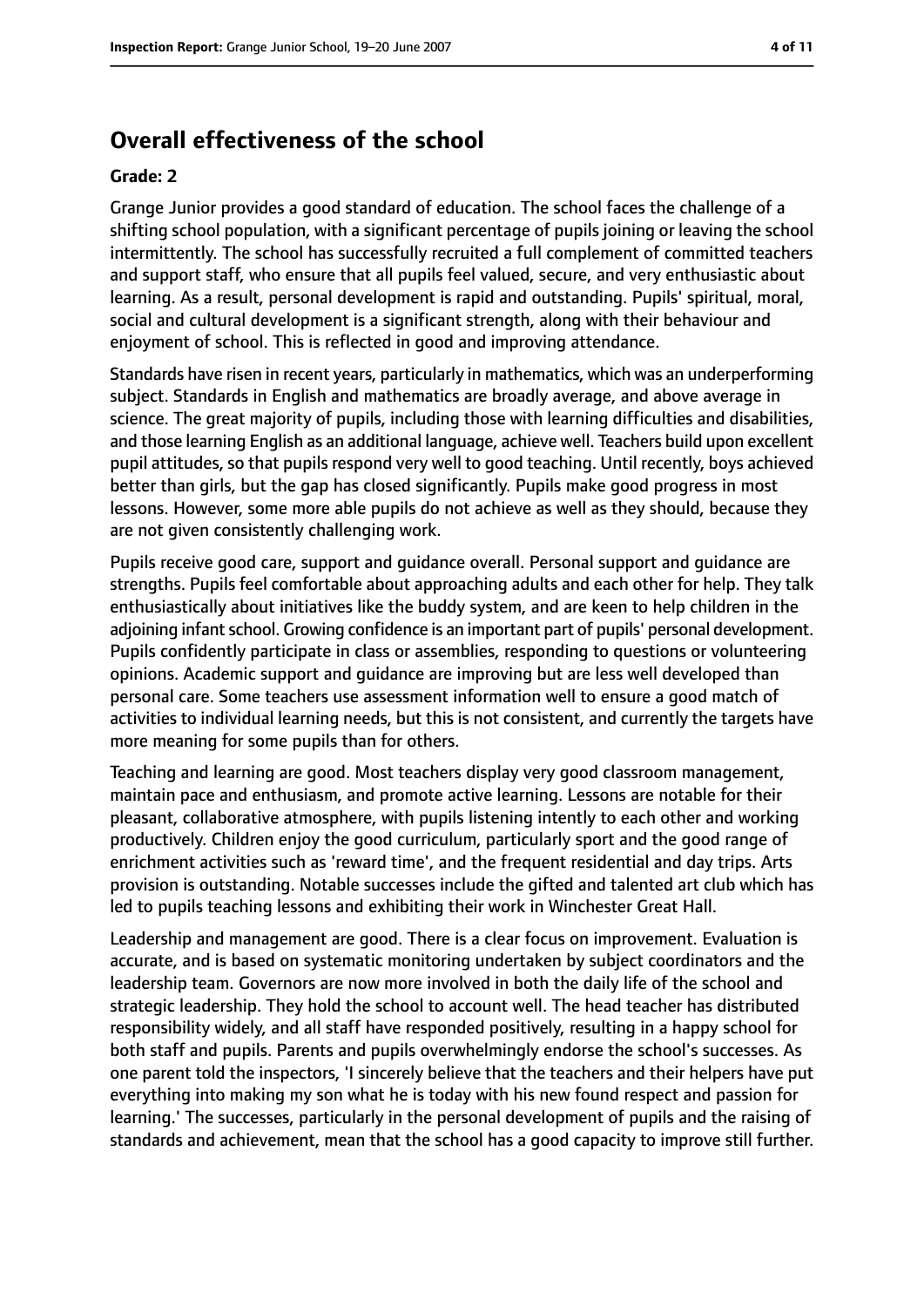# **What the school should do to improve further**

- Ensure that teachers use assessment consistently to set challenging targets and accelerate the progress of higher ability pupils.
- Provide pupils with clear learning targets so that they better understand how to improve their work and learning.

# **Achievement and standards**

## **Grade: 2**

Standards are average overall and achievement is good. Standards in science are above average. Most pupils join the school with below average standards in literacy and numeracy, and the proportion of pupils with learning difficulties has progressively increased in recent years. During the same period, since 2004, standards have risen faster than the national rate. Pupils in the current Year 6 are on track to meet or exceed their targets. This reflects the good quality of teaching and pupils' excellent attitudes towards learning. In recent years, with the exception of English, boys have achieved better than girls. This gap in achievement has narrowed as a result of the school's improvement strategies. Pupils with learning difficulties and disabilities and the small number learning English as an additional language achieve well. Although higher ability pupils achieve at least satisfactorily, some do not achieve as well as they might when there is insufficient challenge in the teaching.

# **Personal development and well-being**

## **Grade: 1**

Pupils' spiritual, moral, social and cultural development is outstanding. Excellent assemblies provide good opportunitiesto develop pupils' ability to reflect on a range of issues. The positive ethos of the school and the quality of personal care and teaching encourage excellent behaviour and enjoyment of school. This is reflected in above average attendance, which has improved also because of procedures implemented by the school during the last two years. Pupils have a good understanding of what constitutes a healthy diet. They appreciate the excellent opportunities to take on responsibility in the community, including membership of the school council, and taking part in activities such as litter picking and acting as 'Grange Guardians'. The many pupils who join the school at various times greatly appreciate the help from other pupils in settling in. Pupils have an excellent understanding of how to keep safe and how to act responsibly. Their excellent personal skills and good progress in core skills such as literacy and numeracy prepare them well for the next stage of their lives.

# **Quality of provision**

# **Teaching and learning**

## **Grade: 2**

Teachers are enthusiastic and give clear explanations. As a result pupils focus very well on their learning and try hard in lessons, leading to good achievement. Relationships are excellent, and the classroom atmosphere is harmonious and productive. Pupils greatly enjoy lessons, especially where there is a range of activities. Lessons are briskly paced and teachers use interactive whiteboards well to support learning. Learning support assistants provide good support for pupils with additional learning needs. The most successful lessons provide good opportunities to develop speaking and listening skills, often the result of teachers posing challenging questions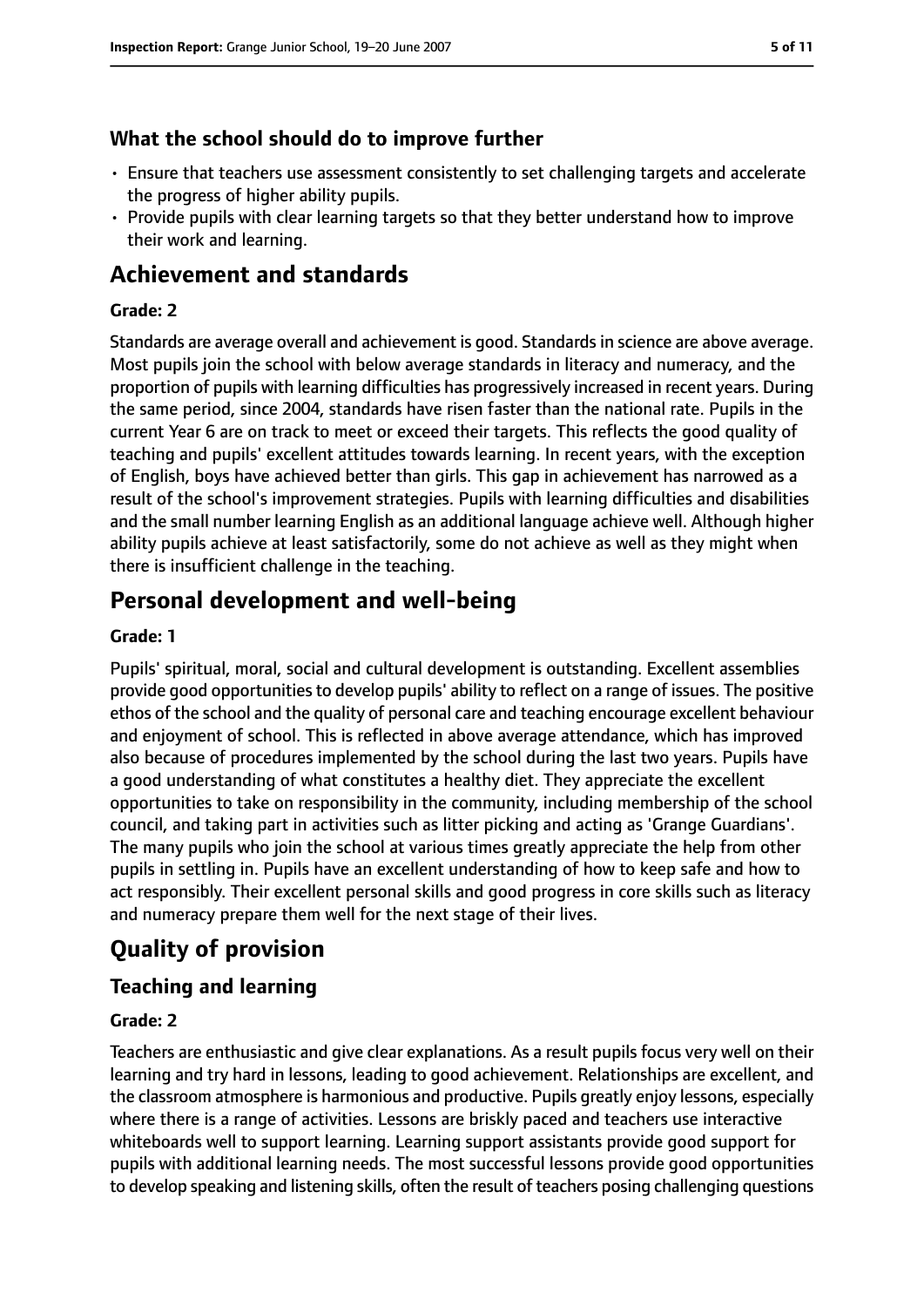and encouraging discussion in groups and pairs. However, in some lessons tasks are not always sufficiently matched to pupils' needs and abilities, so that in particular, those of higher ability do not make the progress of which they are capable.

# **Curriculum and other activities**

## **Grade: 2**

The curriculum meets pupils' needs well. Pupils greatly enjoy the emphasis given to physical education, especially swimming, and also to the arts, which are a strength of the school. A very high proportion of pupils take part in extra activities such as sport or music tuition. The school is running a successful programme of Spanish teaching in collaboration with the local schools cluster, and also benefits from specialist sports coaching. Pupils are very enthusiastic about the wide range of trips and the residential visits, for example to the Isle of Wight, which have a very positive effect upon pupils' personal development. The school has recently adapted the curriculum for older pupils, to integrate core skills such as numeracy more closely with other subjects. This has had a marked effect on pupils' attitudes to learning, and as both pupils and parents report, they 'cannot wait to get to school.' This in turn has contributed significantly to improved standards and achievement. Some more able pupils are not given consistently challenging work in lessons, although the school hasrecognised this as an area for development.

## **Care, guidance and support**

## **Grade: 2**

Highly committed staff create a thoroughly supportive environment for pupils, who greatly appreciate the high quality of personal care. Pupils feel happy, safe and secure, and are confident that once they are inside the school gates their interests will be safeguarded well. There are rigorous procedures in place for dealing with bullying and racism. Child protection procedures are robust and fully in place. Parents testify to the extensive provision to support those pupils who are particularly vulnerable. Also impressive is the way in which, for example, pupils look out for each other as buddies or 'Grange Guardians'. There is very good specialist support for those pupils learning English as an additional language. Pupils with learning difficulties and disabilities are well served, particularly in the classroom, by skilled and active learning support assistants. Academic guidance is more developed in English than other subjects. Assessment data is used increasingly to monitor progress and to set targets for pupils, but this is a relatively recent development and some teachers are using targets and marking inconsistently in helping pupils to make more progress in lessons. Some pupils are unclear about their targets.

# **Leadership and management**

#### **Grade: 2**

The school has very successfully changed the structure of its senior leadership team. Its three members are excellent role models, leading the drive for improvement. They have a very clear understanding of the school's strengths and areas for development, and these are given due priority in the school's improvement planning. The monitoring and evaluation of the school's performance are accurate. The leadership is very well supported by an effective governing body that is increasingly holding the school to account. All staff, whatever their level of experience, are given leadership or management responsibilities and all have risen to the challenge. The result is a sense of purpose and genuine willingness to pull together throughout the school. The school has been very successful in managing resources and staffing. Financial management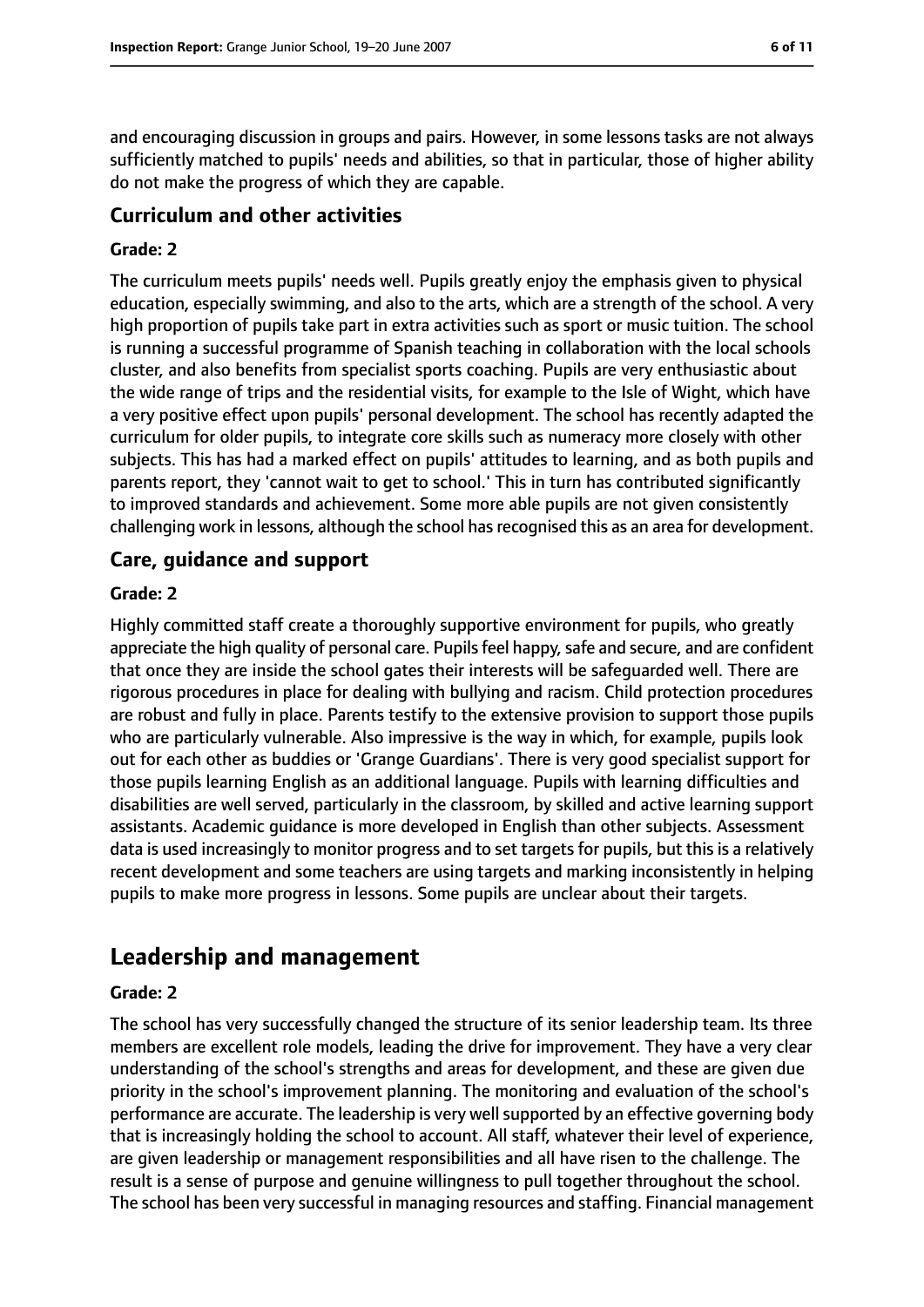is sound. Partnerships are outstanding. For example, the school has very strong links with other local educational providers. The local schools' cluster provides excellent support for the sports and modern languages programmes.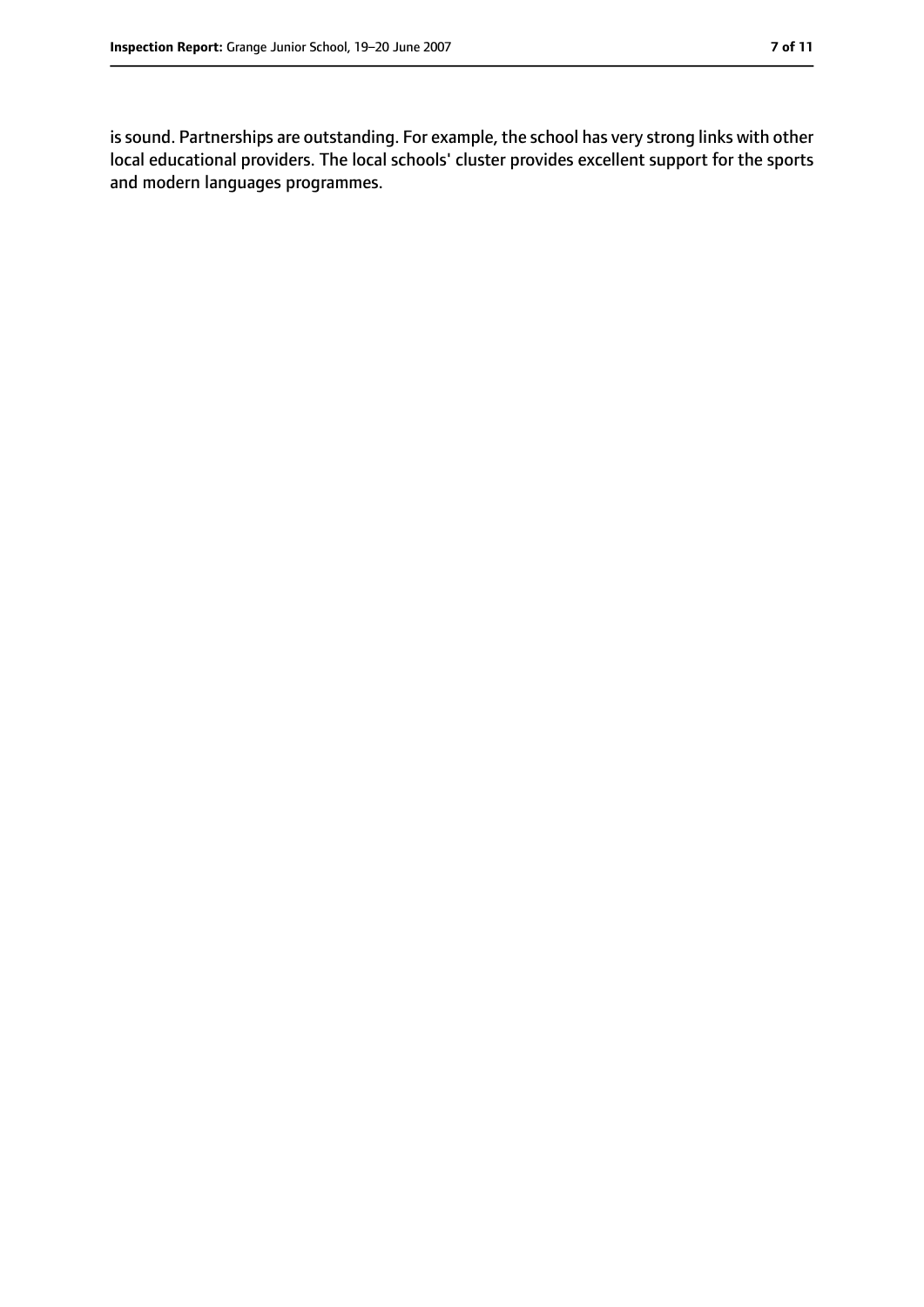**Any complaints about the inspection or the report should be made following the procedures set out in the guidance 'Complaints about school inspection', which is available from Ofsted's website: www.ofsted.gov.uk.**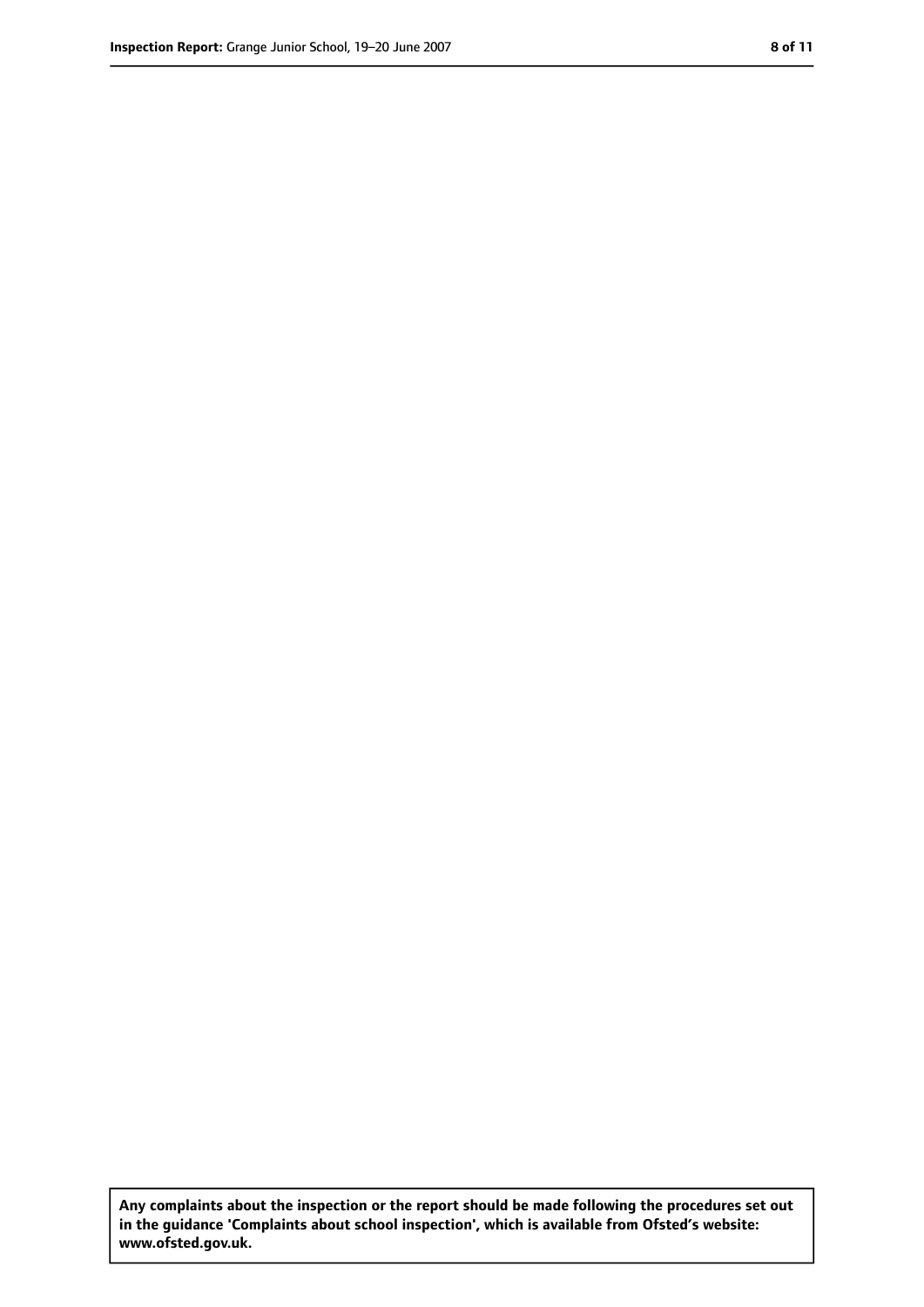#### **Annex A**

# **Inspection judgements**

| Key to judgements: grade 1 is outstanding, grade 2 good, grade 3 satisfactory, and grade 4 | School         |
|--------------------------------------------------------------------------------------------|----------------|
| inadeguate                                                                                 | <b>Overall</b> |

# **Overall effectiveness**

| How effective, efficient and inclusive is the provision of education, integrated<br>care and any extended services in meeting the needs of learners? |     |
|------------------------------------------------------------------------------------------------------------------------------------------------------|-----|
| How well does the school work in partnership with others to promote learners'<br>well-being?                                                         |     |
| The effectiveness of the school's self-evaluation                                                                                                    |     |
| The capacity to make any necessary improvements                                                                                                      |     |
| Effective steps have been taken to promote improvement since the last<br>inspection                                                                  | Yes |

## **Achievement and standards**

| How well do learners achieve?                                                                               |  |
|-------------------------------------------------------------------------------------------------------------|--|
| The standards <sup>1</sup> reached by learners                                                              |  |
| How well learners make progress, taking account of any significant variations between<br>groups of learners |  |
| How well learners with learning difficulties and disabilities make progress                                 |  |

# **Personal development and well-being**

| How good is the overall personal development and well-being of the<br>learners?                                  |  |
|------------------------------------------------------------------------------------------------------------------|--|
| The extent of learners' spiritual, moral, social and cultural development                                        |  |
| The behaviour of learners                                                                                        |  |
| The attendance of learners                                                                                       |  |
| How well learners enjoy their education                                                                          |  |
| The extent to which learners adopt safe practices                                                                |  |
| The extent to which learners adopt healthy lifestyles                                                            |  |
| The extent to which learners make a positive contribution to the community                                       |  |
| How well learners develop workplace and other skills that will contribute to<br>their future economic well-being |  |

# **The quality of provision**

| How effective are teaching and learning in meeting the full range of the<br>learners' needs?          |  |
|-------------------------------------------------------------------------------------------------------|--|
| How well do the curriculum and other activities meet the range of needs<br>and interests of learners? |  |
| How well are learners cared for, quided and supported?                                                |  |

 $^1$  Grade 1 - Exceptionally and consistently high; Grade 2 - Generally above average with none significantly below average; Grade 3 - Broadly average to below average; Grade 4 - Exceptionally low.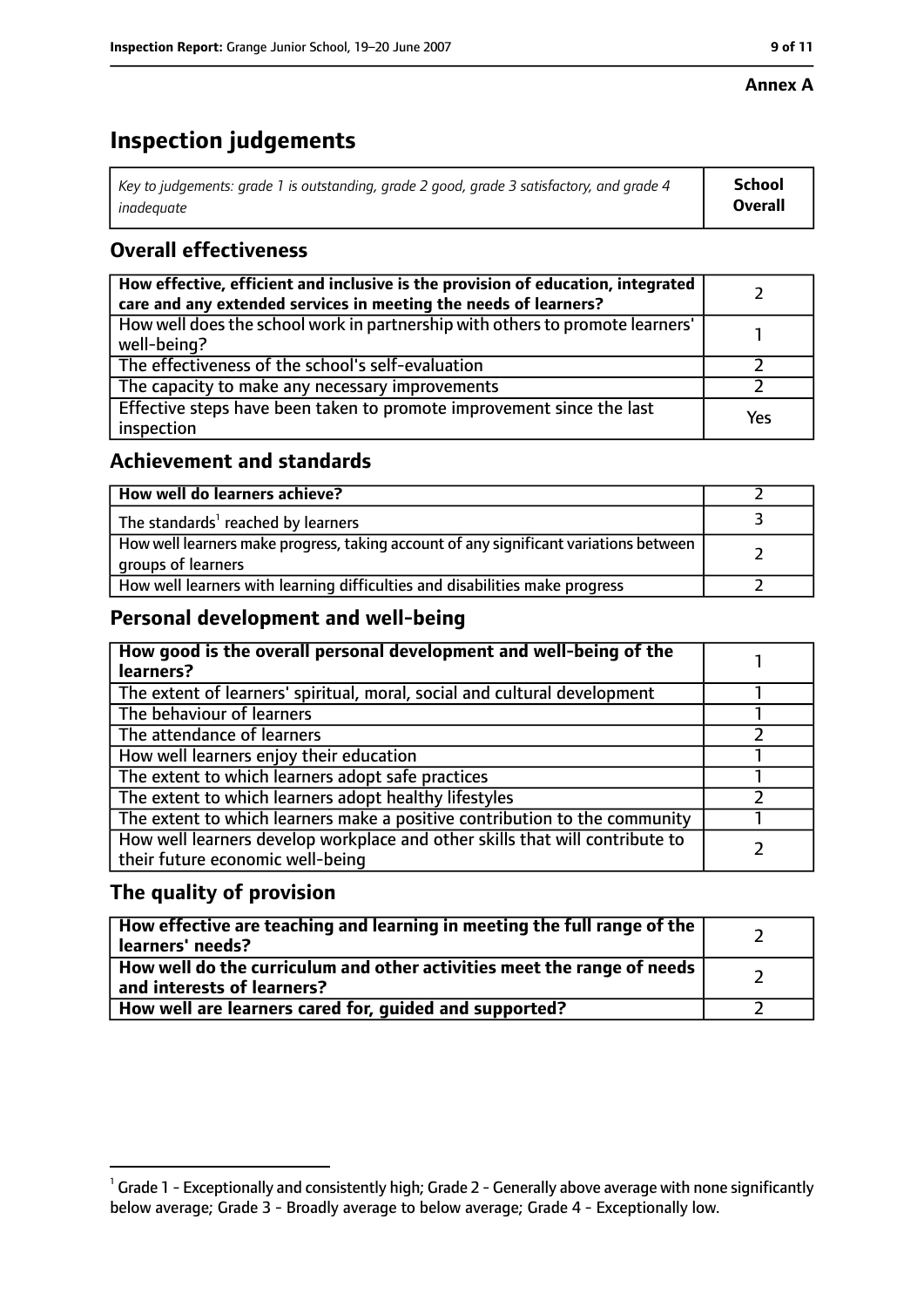# **Leadership and management**

| How effective are leadership and management in raising achievement<br>and supporting all learners?                                              |     |
|-------------------------------------------------------------------------------------------------------------------------------------------------|-----|
| How effectively leaders and managers at all levels set clear direction leading<br>to improvement and promote high quality of care and education |     |
| How effectively performance is monitored, evaluated and improved to meet<br>challenging targets                                                 |     |
| How well equality of opportunity is promoted and discrimination tackled so<br>that all learners achieve as well as they can                     |     |
| How effectively and efficiently resources, including staff, are deployed to<br>achieve value for money                                          |     |
| The extent to which governors and other supervisory boards discharge their<br>responsibilities                                                  | 7   |
| Do procedures for safequarding learners meet current government<br>requirements?                                                                | Yes |
| Does this school require special measures?                                                                                                      | No  |
| Does this school require a notice to improve?                                                                                                   | No  |